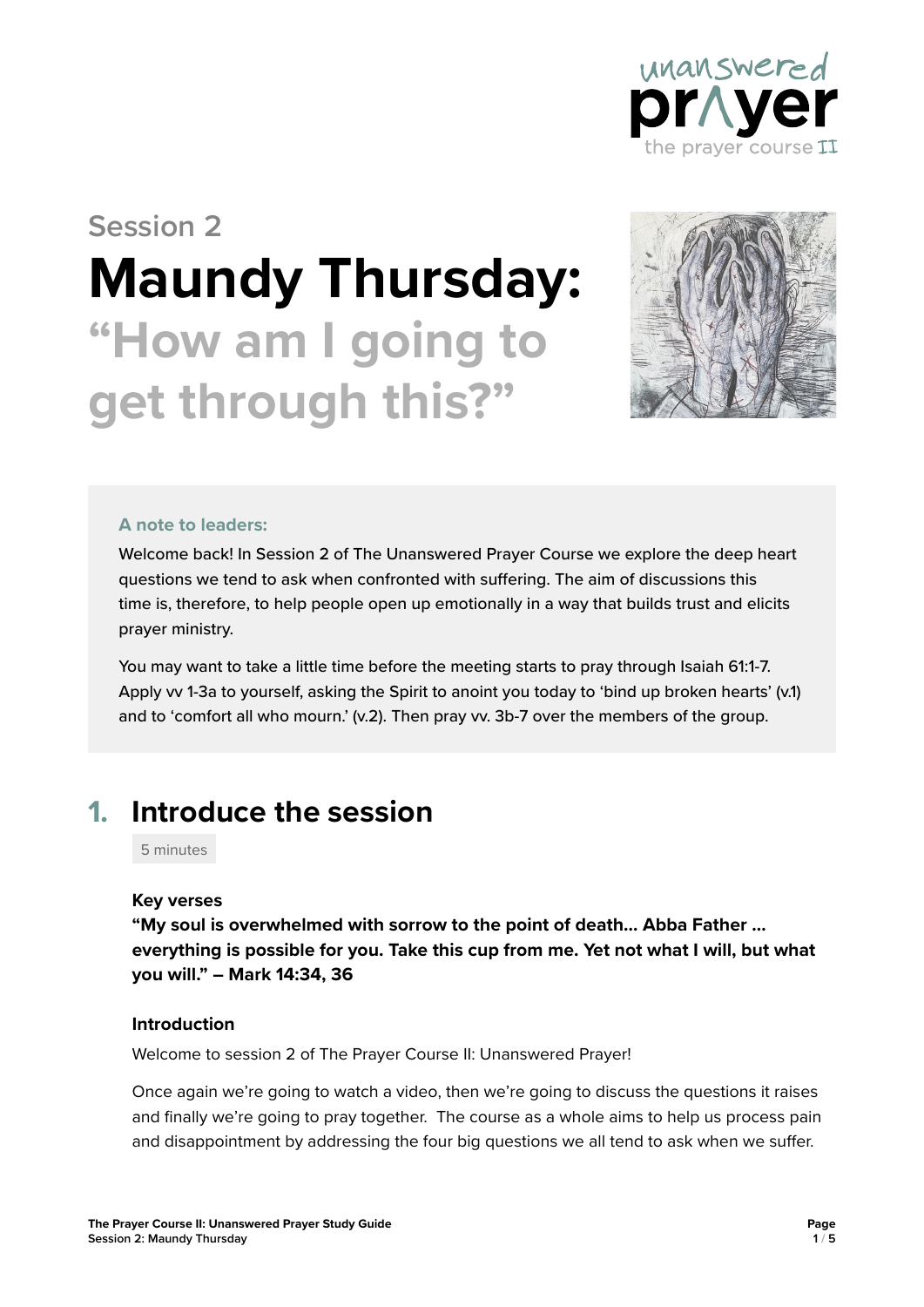Today it's the questions of the heart: "How am I going to get through this?" and we're going to look at Jesus on Maundy Thursday in the Garden of Gethsemane.

**Begin the session by asking someone to open in prayer**

# **2. Watch the video**

35 minutes

#### **Bible passages from the session**

Mark 14:32-37, Psalm 23, Romans 5:3-4

#### **Key points**

(for your reference in case people need a little prompting!)

- We can learn 4 keys to coping with despair from Jesus in the Garden of Gethsemane: **Place**, **People**, **Prayer**, **Purpose**
- Jesus isn't just dying for us, He's suffering with us
- **Find a purpose in the pain when you can, and find a purpose in spite of the pain when** you can't

"I don't want to remain in this place of sorrow and anger… I want to choose life again, and I want to find life again." - Simon Thomas

## **3. Discussion questions**

30 - 40 minutes

- **Q.** What did you find most helpful, inspiring or challenging in what Pete Greig, Gemma Hunt and Simon Thomas shared?
- **Q.** In the Garden of Gethsemane, Jesus shares with his friends that "[His] soul is overwhelmed to the point of death" – what are the barriers or obstacles you face when sharing honestly or openly with friends? Would anyone be willing to share about a time in which their soul felt 'overwhelmed'?
- **Q.** What happens to your prayer life when you are feeling overwhelmed or upset? What do you notice that you do differently?
- **Q.** Pete Greig says, "God does not leave us to suffer alone" is this something that you have experienced? Where has God met you in your suffering?
- **Q.** Do you think that it's possible for everyone to find a purpose in or in spite of their pain?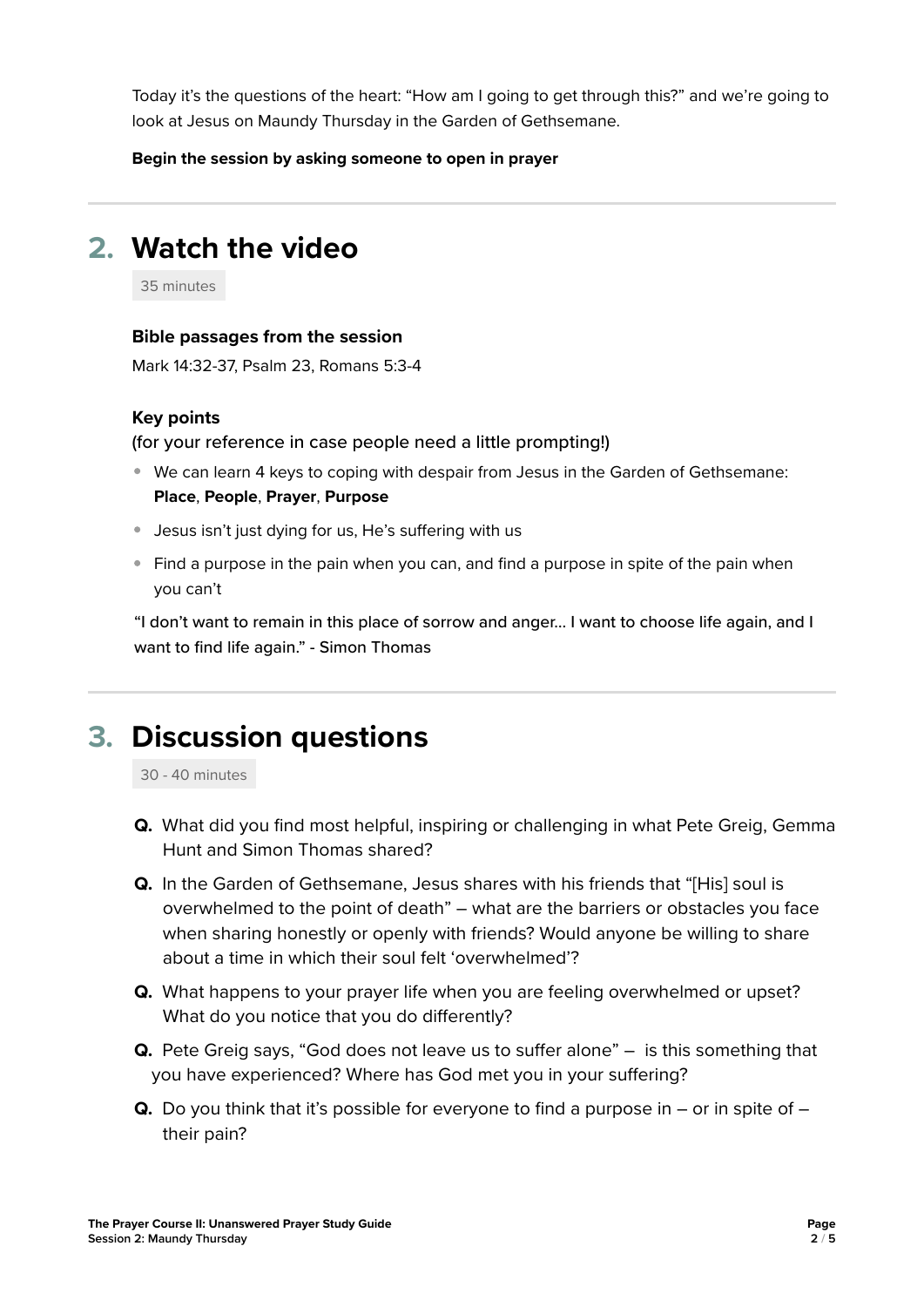**Q.** Pete Greig talks about the holocaust survivor Viktor Frankl and the importance of finding some kind of purpose in spite of our pain.

**Take a minute** or two in the silence to reflect on an area of suffering you have experienced, consider ways in which you have been able to find – or might be able to find – some kind of purpose in it or in spite of it.

### **[When the group reconvenes]**

Would anyone be willing to share a purpose they can see in something they have suffered?

- **Q.** Simon in his interview shares about his honest often angry prayers to God. What are the things that make it hard to be truly emotionally honest with God?'
- **Q.** How might we as a group do more to invest in one another during struggles and trials? Are there practical steps that need to be taken to support one another more?

# **4. Small group prayer**

15 minutes

#### **Leader's note**

**If your group is more than 3 people, we would recommend splitting into smaller groups of 2 or 3 to give everyone an opportunity to share and pray for one another. Explain how much time you will have for prayer, and roughly how much time each person will have for sharing and praying.** 

#### **Ask one another**

**Q.** How are you feeling about the things we've discussed today? Are there any areas in which you'd appreciate prayer?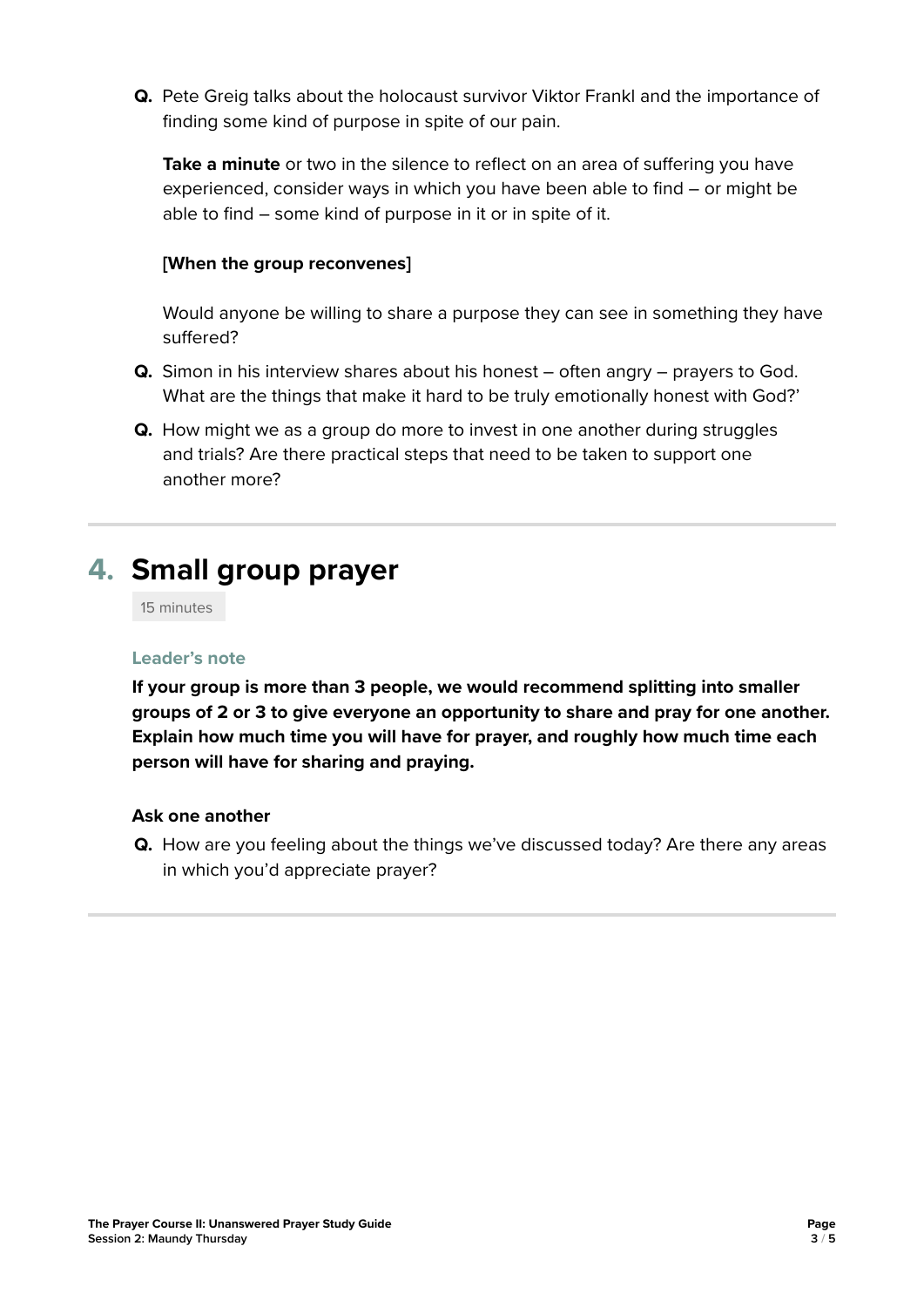# **5. Closing comments**

5 minutes

#### **Share with the group what you've really appreciated about the session.**

Next week's session will explore Good Friday and some of the biggest questions we face in pain and suffering: "Why does God permit suffering?" "Why does sometimes seem so far away?" "Why do my deepest prayers remain unanswered?"

To prepare for that, and to get the most out of the session, read chapters 7-10 of God on Mute. This is also available as an audiobook if you find that easier.

#### **Closing prayer**

*Lord, help me to stand today. Temptations and trials abound. When life hurts, I get confused, dishonest, suspicious, and critical. I put on the belt of truth. When life hurts, my relationships suffer—especially my relationship with You. I put on the breastplate of righteousness. When life hurts, I either get really lazy or I make myself really busy. I put on the shoes of the gospel. When life hurts, I let down my guard and leave myself exposed. I take up the shield of faith. When life hurts, my thinking gets negative and I question everything. I put on the helmet of salvation. When life hurts, I'm a coward. I take hold of the sword of the Word. Lord, it doesn't feel very "finished" down here. I don't feel very "finished'. See me kneeling. Help me stand.* 

– taken from God on Mute, by Pete Greig, chapter 10